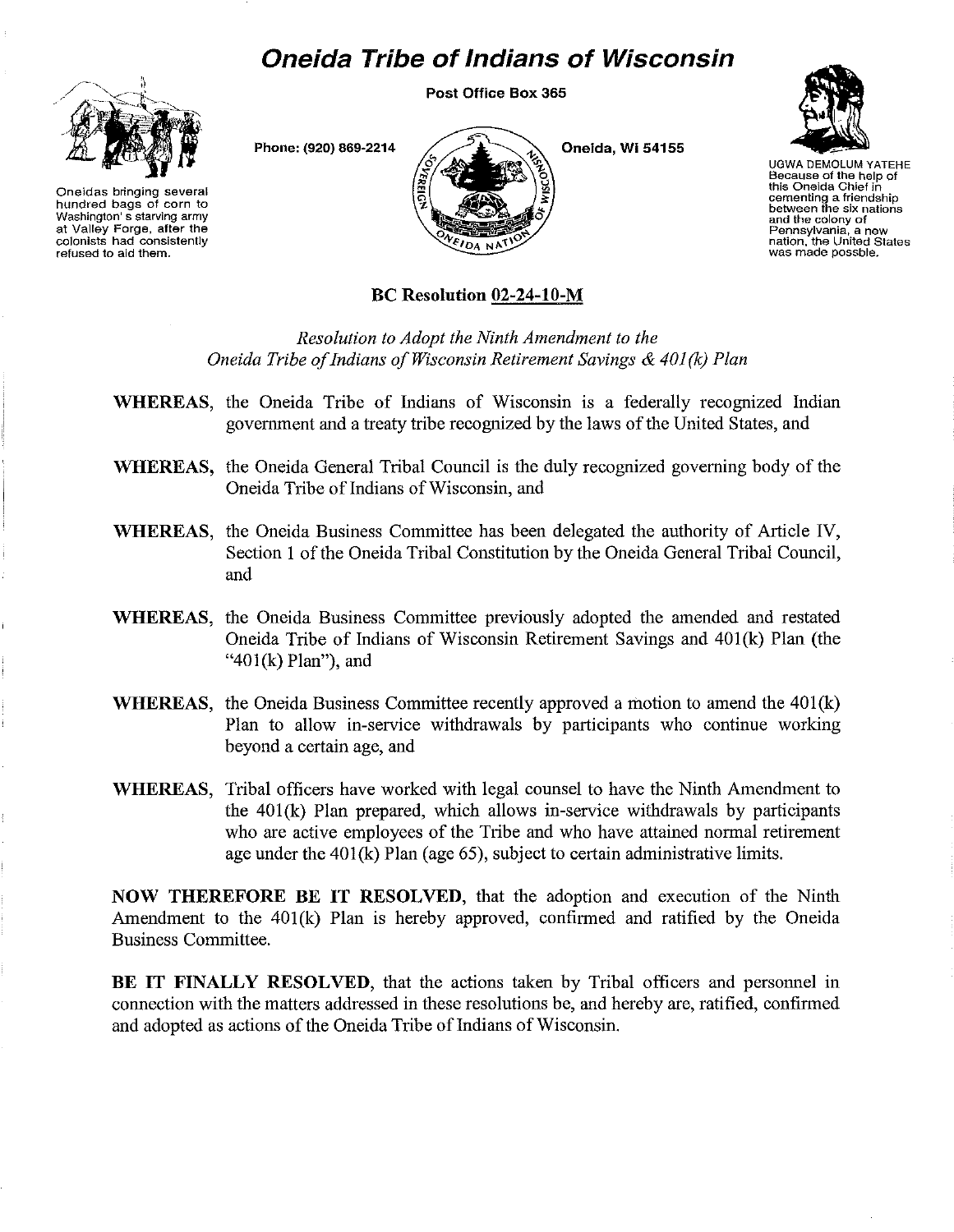#### **Certification**

I, the undersigned, as Secretary of the Oneida Business Committee, hereby certify that the Oneida Business Committee is composed of 9 members of whom 5 members constitute a quorum. 5 members were present at a meeting duly called, noticed and held on the 24<sup>th</sup> day of February 2010; that the foregoing resolution was duly adopted at such meeting by a vote of members for; 0 members against; and 0 members not voting; and that said resolution has not been rescinded or amended in any way.

Patricia Hoeft, Tribal Secretary, Oneida Business Committee ONEIDA TRIBE OF INDIANS OF WISCONSIN

\*According to the By-Laws, Article I, Section 1, the Chair votes "only in the case of a tie."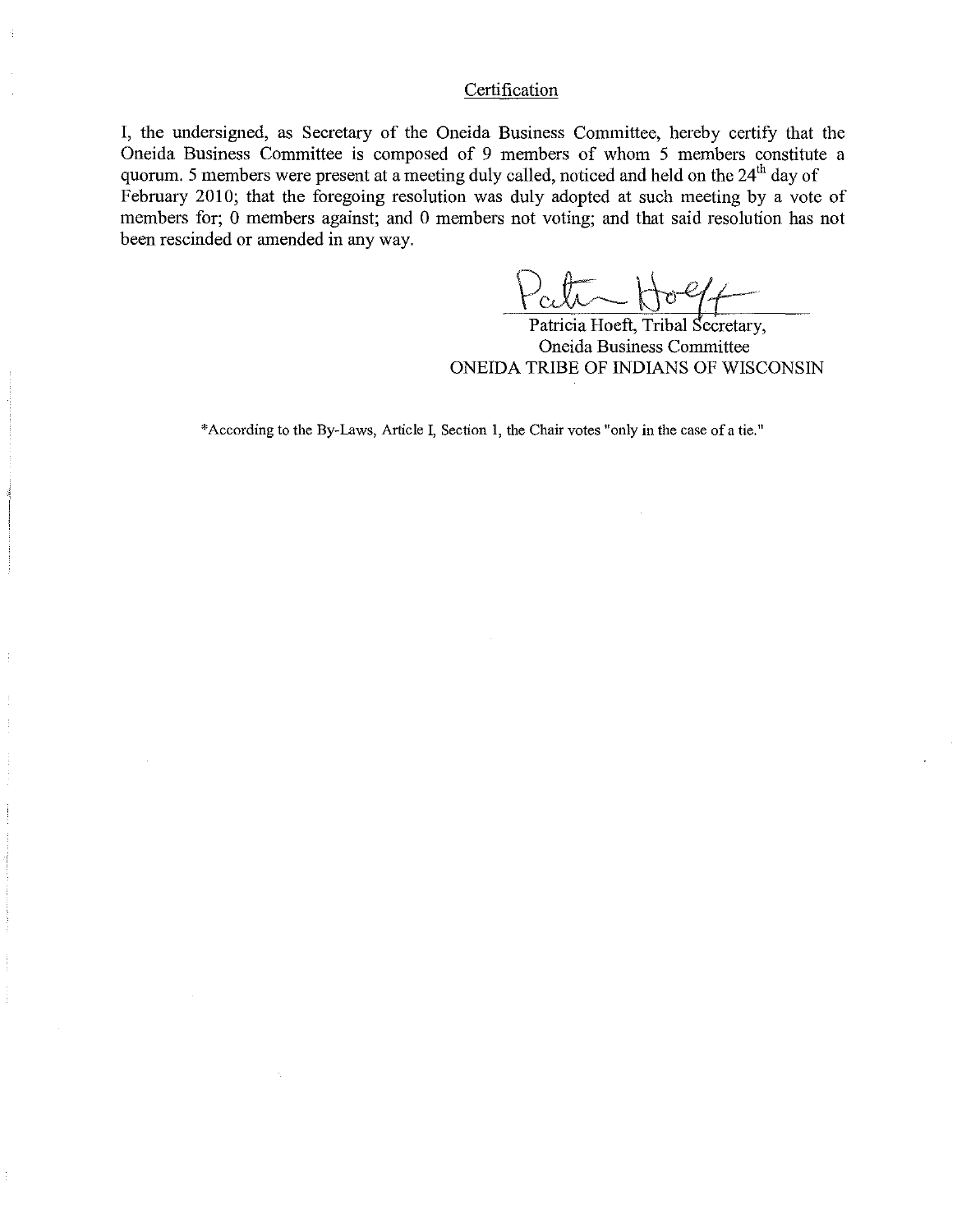#### **NINTH AMENDMENT** TO THE **ONEIDA TRIBE OF INDIANS OF WISCONSIN RETIREMENT SAVINGS AND 401(K) PLAN**

Effective January 1, 1992, the Oneida Tribe of Indians of Wisconsin, a federally recognized Indian tribe (the "Employer"), established the Oneida Tribe of Indians of Wisconsin Profit Sharing Plan, now known as the "Oneida Tribe of Indians of Wisconsin Retirement Savings and 401(k) Plan" (the "Plan"). Effective January 1, 1995, the Plan was amended to add a post-tax employee thrift savings feature and, effective January 1, 1997, the Plan was amended to add a **401**(k) savings feature. The Plan was most recently amended and restated in its entirety effective January 1, 1999 and has been amended on eight subsequent occasions. The Employer received a favorable GUST determination letter on the Plan dated November 4, 2002. By this instrument, the Employer intends to amend the Plan to add an in-service withdrawal feature.

1. The provisions of this Ninth Amendment shall be effective as of the date of execution, except as set forth below.

2. This Amendment shall amend only those sections of the Plan set forth herein, and those sections not amended shall remain in full force and effect.

3. Article **VIII** of the Plan hereby is amended by adding a new Section 8.14 to the end thereof as follows:

#### **8.14. NORMAL RETIREMENT AGE WITHDRAWALS.**

A Participant who is actively employed by the Tribe and who has attained Normal Retirement Age (sixty-five (65) years of age) may elect to withdraw all or any portion of his vested Plan account balance, including Employee Contributions, Employer Contributions and Rollover Contributions, and earnings thereon. The minimum amount of any Normal Retirement Age withdrawal shall be One Thousand Dollars (\$1,000.00). A Participant shall not make more than one Normal Retirement Age withdrawal in any Plan Year. Amounts withdrawn by the Participant pursuant to this Section may not be repaid to the Plan. The Plan Administrator may promulgate uniform policies and procedures governing